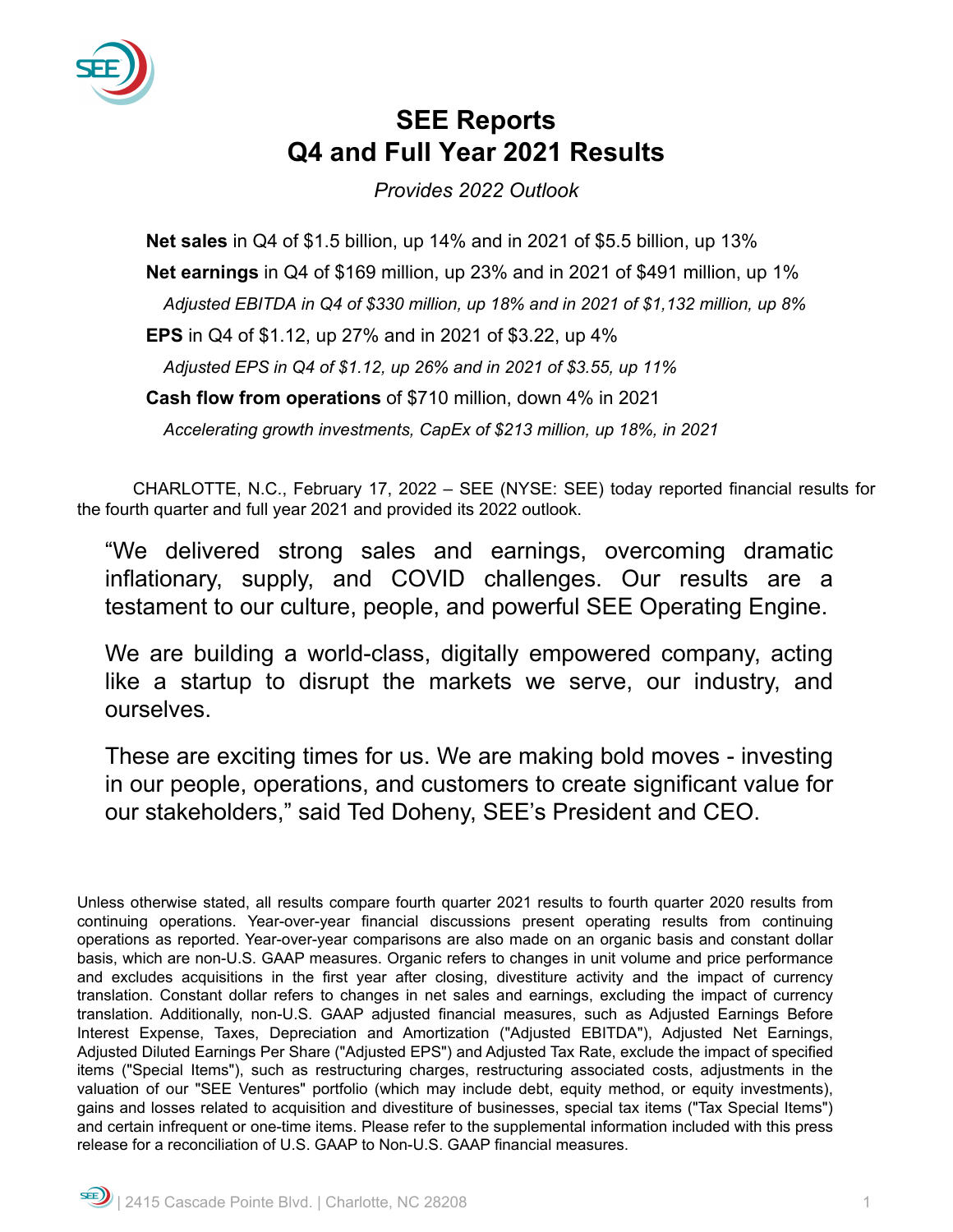# **Fourth Quarter Financial and Business Segment Highlights**

Fourth quarter net sales in Food were \$877 million, an increase of 16% as reported. Currency had an unfavorable impact of \$11 million, or 1.5%. On a constant dollar basis, net sales increased 17%, with favorable price of 11% and volume growth of 6%. Higher volumes, which were experienced across all regions, were mainly led by favorable demand in food service and automated equipment solutions. Adjusted EBITDA of \$204 million, or 23.3% of net sales, increased 20% from \$170 million, or 22.4% of net sales, in the prior year. The increase in Adjusted EBITDA was primarily attributable to higher volumes and favorable price/cost spread.

Fourth quarter net sales in Protective were \$655 million, an increase of 12% as reported. The divestiture of Reflectix, Inc. ("Reflectix") and currency fluctuation had an unfavorable impact of approximately 1% each. On an organic basis, net sales increased 14%, with favorable price of 13% and volume growth of 1%. EMEA delivered volume growth of 7%, while Americas' volumes were flat and APAC's were down 4%. Adjusted EBITDA of \$126 million, or 19.3% of net sales, increased 10% from \$115 million, or 19.7% of net sales, in the prior year. The increase in Adjusted EBITDA was primarily attributable to favorable price/cost spread partially offset by higher operating costs.

SEE divested Reflectix in fourth quarter 2021. Cash proceeds of the sale are expected to be approximately \$65 million, net of tax payments of approximately \$17 million to be paid in 2022. Reflectix was a wholly-owned subsidiary that sells branded reflective insulation solutions, with operations in Markleville, Indiana. The divestiture of Reflectix is part of SEE's continued strategic realignment of its business portfolio.

# **U.S. GAAP Summary**

#### *Fourth Quarter 2021*

Net sales of \$1.5 billion increased 14% as reported in fourth quarter 2021. Currency had an unfavorable impact of \$16 million, or 1%.

Net earnings were \$169 million, or \$1.12 per diluted share, in fourth quarter 2021 as compared to net earnings of \$138 million, or \$0.88 per diluted share, in fourth quarter 2020. Fourth quarter 2021 was favorably impacted by Special Items of \$1 million. The after tax gain on the sale of Reflectix was predominantly offset by restructuring costs and Tax Special Items.

The effective tax rate in fourth quarter 2021 was 31.6%, compared to 25.6% in fourth quarter 2020, due to the unfavorable impact from the sale of Reflectix. The prior year effective tax rate was favorably impacted by the benefit of a valuation allowance release.

#### *Full Year 2021*

SEE))

Full year 2021 net sales of \$5.5 billion increased 13% as reported. Currency had a favorable impact of \$68 million, or approximately 1%.

Full year 2021 net earnings were \$491 million, or \$3.22 per diluted share, as compared to net earnings of \$484 million, or \$3.10 per share, in full year 2020. Special Items had an unfavorable impact of \$50 million in 2021, primarily attributable to Tax Special Items, restructuring related costs, and a loss on debt redemption, partially offset by the gain on the sale of Reflectix. Tax Special Items were primarily expense items attributable to increases in uncertain tax positions and revaluation of deferred tax assets. Comparatively, Special Items had an unfavorable impact of \$14 million in 2020.

The effective tax rate for full year 2021 was 31.4%, compared to 22.7% for full year 2020. The 2021 effective tax rate included incremental tax expense items associated with the gain on the sale of Reflectix and legislative and administrative changes to enacted foreign statutes. The 2020 effective tax rate included benefits from U.S. GILTI regulations issued in 2020 and a valuation allowance release.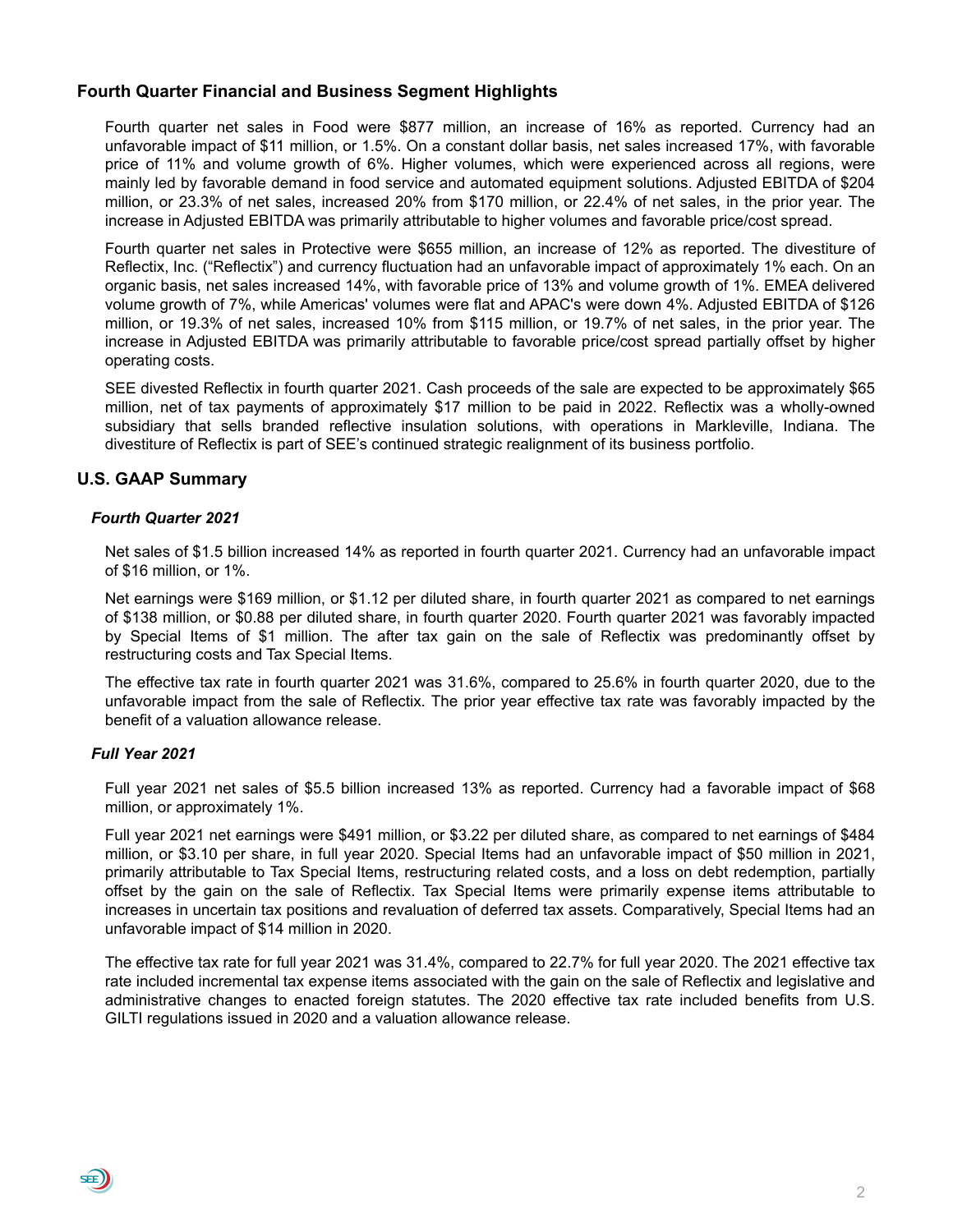# **Non-U.S. GAAP Summary**

#### *Fourth Quarter 2021*

Fourth quarter 2021 net sales increased approximately 15%, on a constant dollar basis benefiting from higher volumes and favorable price across all regions. Sales growth was led by the Americas, which increased 20% on an organic basis, followed by EMEA and APAC, which were up 13% and 4%, respectively.

Adjusted EBITDA was \$330 million, or 21.5% of net sales for fourth quarter 2021, as compared to \$279 million, or 20.8% of net sales for the same period last year. The Adjusted EBITDA performance was primarily due to favorable price/cost spread and higher volumes.

The Adjusted Tax Rate was 26.2% in fourth quarter 2021 compared to 22.3% in fourth quarter 2020. The fourth quarter 2020 Adjusted Tax Rate included the benefit of a valuation allowance release.

Adjusted earnings per diluted share were \$1.12 in fourth quarter 2021, as compared to \$0.89 in fourth quarter 2020. The increase in adjusted earnings per diluted share was primarily attributable to higher Adjusted EBITDA.

#### *Full Year 2021*

Full year 2021 net sales increased 11%, on a constant dollar basis, benefiting from higher volumes and favorable price across all regions. Sales growth was led by the Americas, which increased 13% on an organic basis, followed by EMEA and APAC, which were up 12% and 6%, respectively.

Adjusted EBITDA was \$1,132 million, or 20.4% of net sales in 2021, compared to \$1,051 million, or 21.4% of net sales for full year 2020. The improvement in Adjusted EBITDA was largely due to volume growth, partially offset by unfavorable price/cost spread on input cost inflation.

The Adjusted Tax Rate was 26.1% in 2021, compared to 24.5% in 2020. The 2020 Adjusted Tax Rate was favorably impacted by the issuance of U.S. GILTI regulations.

Adjusted earnings per diluted share were \$3.55 for full year 2021 compared to adjusted earnings per diluted share of \$3.19 for full year 2020.

# **Cash Flow and Net Debt**

Cash flow provided by operating activities during full year 2021 was \$710 million, as compared to \$737 million during 2020. Capital expenditures increased to \$213 million during full year 2021 to support growth initiatives, as compared to \$181 million during 2020. Free cash flow, defined as net cash provided by operating activities less capital expenditures, was a source of \$497 million during full year 2021, as compared to a source of \$556 million, during the prior year.

During full year 2021, the Company spent \$403 million to repurchase 7.9 million of its shares, and paid cash dividends of \$116 million.

Net Debt, defined as total debt less cash and cash equivalents, decreased to \$3.1 billion as of December 31, 2021 from \$3.2 billion as of December 31, 2020. As of December 31, 2021, SEE had approximately \$1.7 billion of available liquidity, comprised of \$561 million in cash and \$1,141 million of undrawn, committed credit facilities.

# **Outlook for Full Year 2022**

"We are executing on our strategy to achieve world-class performance. We are increasing investments in automation, digital and sustainability to generate attractive returns and drive double-digit EPS growth, while maintaining a strong balance sheet," said Chris Stephens, SEE's Senior Vice President and Chief Financial Officer.

For the full year 2022, SEE expects net sales in the range of \$5.8 billion to \$6.0 billion, or an increase of 5% to 8%, which includes an unfavorable currency impact of approximately 2% and unfavorable divestiture impact of approximately 1%.

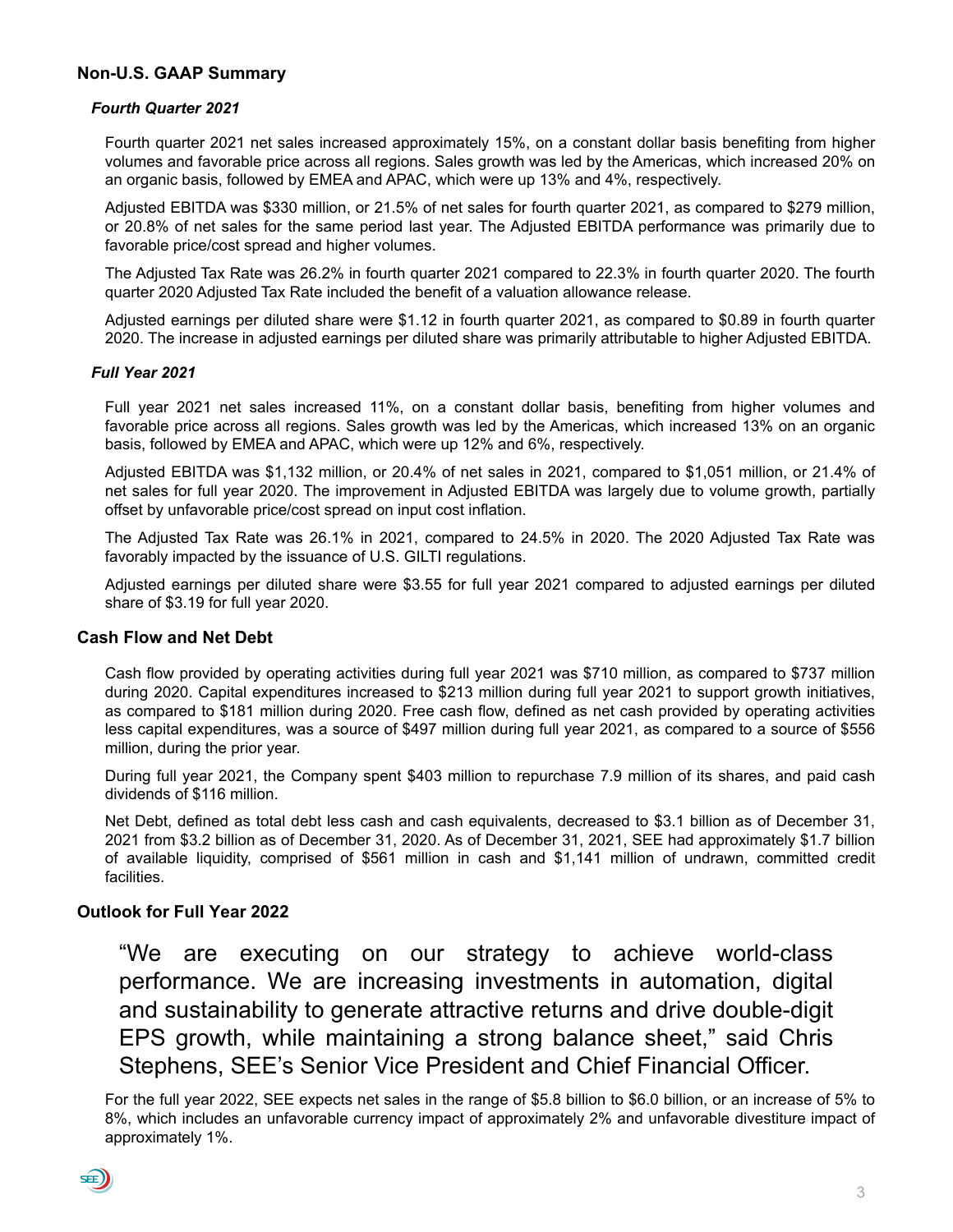Full year Adjusted EBITDA is expected to be in the range of \$1.20 billion to \$1.24 billion, which includes an unfavorable currency impact of approximately 2%.

The Company forecasts full year Adjusted EPS to be in the range of \$3.95 to \$4.15, which is based on approximately 150 million shares outstanding and an anticipated Adjusted Tax Rate of approximately 26%.

Free Cash Flow in 2022 is expected to be in the range of \$510 million to \$550 million, with capital expenditures in the range of \$240 million to \$260 million. Cash tax payments are expected to be in the range of \$205 million to \$215 million, reflecting earnings growth, the unfavorable impact of previous U.S. tax reform, and \$17 million on the Reflectix gain.

# **Conference Call Information**

SEE will host a conference call and webcast on Thursday, February 17, 2022 at 10:00 a.m. (ET) to discuss the Company's Fourth Quarter and Full Year 2021 Results. The conference call will be webcast live on the Investors homepage at www.sealedair.com/investors. A replay of the webcast will also be available thereafter.

# **About SEE**

Sealed Air (NYSE: SEE) is in business to protect, to solve critical packaging challenges, and to make our world better than we find it. Our automated packaging solutions systems create a safer, more resilient and less wasteful global food supply chain, enable e-commerce, and protect goods transported worldwide.

Our globally recognized brands include CRYOVAC<sup>®</sup> brand food packaging, SEALED AIR<sup>®</sup> brand protective packaging, AUTOBAG<sup>®</sup> brand automated systems, BUBBLE WRAP<sup>®</sup> brand packaging, and SEE™ Touchless Automation™ solutions.

SEE's Operating Model, together with our industry-leading expertise in materials, engineering and technology, create value through more sustainable, automated, and digitally connected packaging solutions.

We are leading the packaging industry in creating a more environmentally, socially, and economically sustainable future and have [pledged](https://www.sealedair.com/company/media-center/press-releases/sealed-air-announces-bold-2025-sustainability-and-plastics-pledge) to design or advance 100% of our packaging materials to be recyclable or reusable by 2025, with a **[bolder goal](https://www.sealedair.com/company/media-center/press-releases/sealed-air-announces-net-zero-carbon-emissions-goal)** to reach net-zero carbon emissions in our global operations by 2040. Our [Global Impact Repor](https://www.sealedair.com/company/sustainability?utm_source=linkedin&utm_medium=social-organic&utm_campaign=sustainability--sa&utm_term=&utm_platform=sustainability&utm_region=global&utm_program=sustainability&utm_product=general&utm_content=global-impact-report-digitally-connected)t highlights how we are shaping the future of the packaging industry. We are also committed to a diverse workforce and inclusive culture through our [2025 Diversity, Equity and Inclusion pledge.](https://www.sealedair.com/company/our-company/diversity-equity-and-inclusion)

SEE generated \$5.5 billion in sales in 2021 and has approximately 16,500 employees who serve customers in 114 countries/territories. To learn more, visit [sealedair.com.](https://www.sealedair.com/)

#### **Website Information**

We routinely post important information for investors on our website, www.sealedair.com, in the Investors section. We use this website as a means of disclosing material, non-public information and for complying with our disclosure obligations under Regulation FD. Accordingly, investors should monitor the Investors section of our website, in addition to following our press releases, SEC filings, public conference calls, presentations and webcasts. The information contained on, or that may be accessed through, our website is not incorporated by reference into, and is not a part of, this document.

#### **Non-U.S. GAAP Information**

In this press release and supplement, we have included several non-U.S. GAAP financial measures, including Net Debt, Adjusted Net Earnings and Adjusted EPS, net sales on an "organic" and a "constant dollar" basis, Free Cash Flow, Adjusted EBITDA, and Adjusted Tax Rate, as our management believes these measures are useful to investors. We present results and guidance, adjusted to exclude the effects of Special Items and their related tax impact that would otherwise be included under U.S. GAAP, to aid in comparisons with other periods or prior guidance. In addition, non-U.S. GAAP measures are used by management to review and analyze our operating performance and, along with other data, as internal measures for setting annual budgets and forecasts, assessing financial performance, providing guidance and comparing our financial performance with our peers and may also be used for purposes of determining incentive compensation. The non-U.S. GAAP information has limitations as an analytical tool and should not be considered in isolation from or as a substitute for U.S. GAAP information. It does not purport to represent any similarly titled U.S. GAAP information and is not an indicator of our performance under U.S. GAAP. Non-U.S. GAAP financial measures that we present may not be comparable with similarly titled measures used by others. Investors are cautioned against placing undue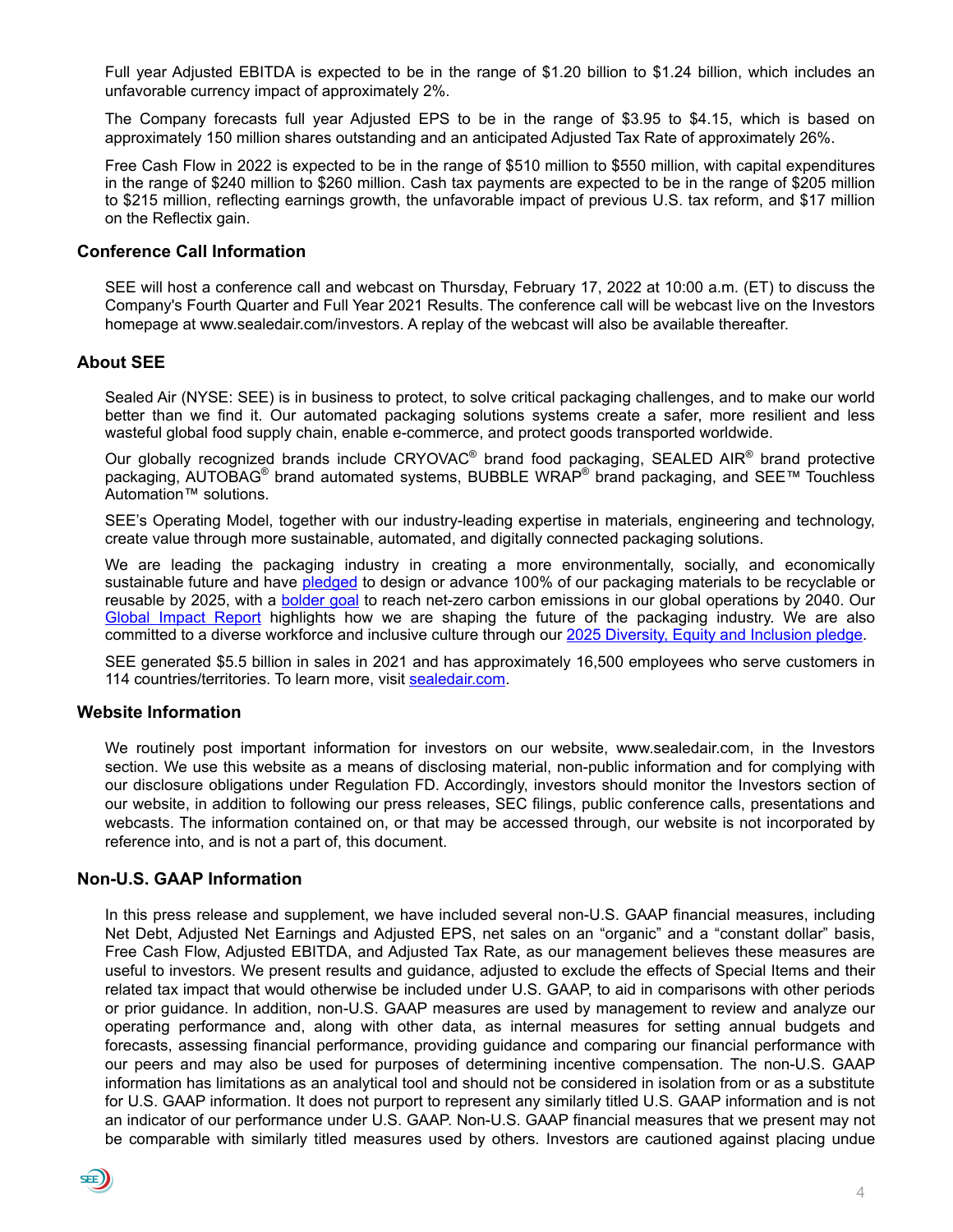reliance on these non-U.S. GAAP measures. For a reconciliation of these U.S. GAAP measures to non-U.S. GAAP measures and other important information on our use of non-U.S. GAAP financial measures, see the attached supplementary information entitled "Condensed Consolidated Statements of Cash Flows" (under the section entitled "Non-U.S. GAAP Free Cash Flow"), "Reconciliation of Net Earnings and Net Earnings Per Common Share to Non-U.S. GAAP Adjusted Net Earnings and Non-U.S. GAAP Adjusted Net Earnings Per Common Share," "Reconciliation of Net Earnings to Non-U.S. GAAP Total Company Adjusted EBITDA," "Components of Change in Net Sales by Segment" and "Components of Change in Net Sales by Region." Information reconciling forward-looking U.S. GAAP measures to non-U.S. GAAP measures is not available without unreasonable effort.

We have not provided guidance for the most directly comparable U.S. GAAP financial measures, as they are not available without unreasonable effort due to the high variability, complexity, and low visibility with respect to certain Special Items, including restructuring charges, adjustments in the valuation of our "SEE Ventures" portfolio (which may include debt, equity method, or equity investments), gains and losses related to acquisition and divestiture of businesses, the ultimate outcome of certain legal or tax proceedings, and other unusual gains and losses. These items are uncertain, depend on various factors, and could be material to our results computed in accordance with U.S. GAAP.

#### **Forward-Looking Statements**

 $\sin)$ 

This press release contains "forward-looking statements" within the meaning of the safe harbor provisions of the Private Securities Litigation Reform Act of 1995 concerning our business, consolidated financial condition and results of operations. Forward-looking statements are subject to risks and uncertainties, many of which are outside our control, which could cause actual results to differ materially from these statements. Therefore, you should not rely on any of these forward-looking statements. Forward-looking statements can be identified by such words as "anticipate," "believe," "plan," "assume," "could," "should," "estimate," "expect," "intend," "potential," "seek," "predict," "may," "will" and similar references to future periods. All statements other than statements of historical facts included in this press release regarding our strategies, prospects, financial condition, operations, costs, plans and objectives are forward-looking statements. Examples of forward-looking statements include, among others, statements we make regarding expected future operating results, expectations regarding the results of restructuring and other programs, anticipated levels of capital expenditures and expectations of the effect on our financial condition of claims, litigation, environmental costs, contingent liabilities and governmental and regulatory investigations and proceedings.

The following are important factors that we believe could cause actual results to differ materially from those in our forward-looking statements: global economic and political conditions, currency translation and devaluation effects, changes in raw material pricing and availability, competitive conditions, the success of new product offerings, consumer preferences, the effects of animal and food-related health issues, the effects of epidemics or pandemics, including the Coronavirus Disease 2019 (COVID-19), changes in energy costs, environmental matters, the success of our restructuring activities, the success of our financial growth, profitability, cash generation and manufacturing strategies and our cost reduction and productivity efforts, changes in our credit ratings, the tax benefit associated with the Settlement agreement (as defined in our 2020 Annual Report on Form 10-K), regulatory actions and legal matters and the other information referenced in the "Risk Factors" section appearing in our most recent Annual Report on Form 10-K, as filed with the Securities and Exchange Commission, and as revised and updated by our Quarterly Reports on Form 10-Q and Current Reports on Form 8-K. Any forward-looking statement made by us is based only on information currently available to us and speaks only as of the date on which it is made. We undertake no obligation to publicly update any forwardlooking statement, whether written or oral, that may be made from time to time, whether because of new information, future developments or otherwise.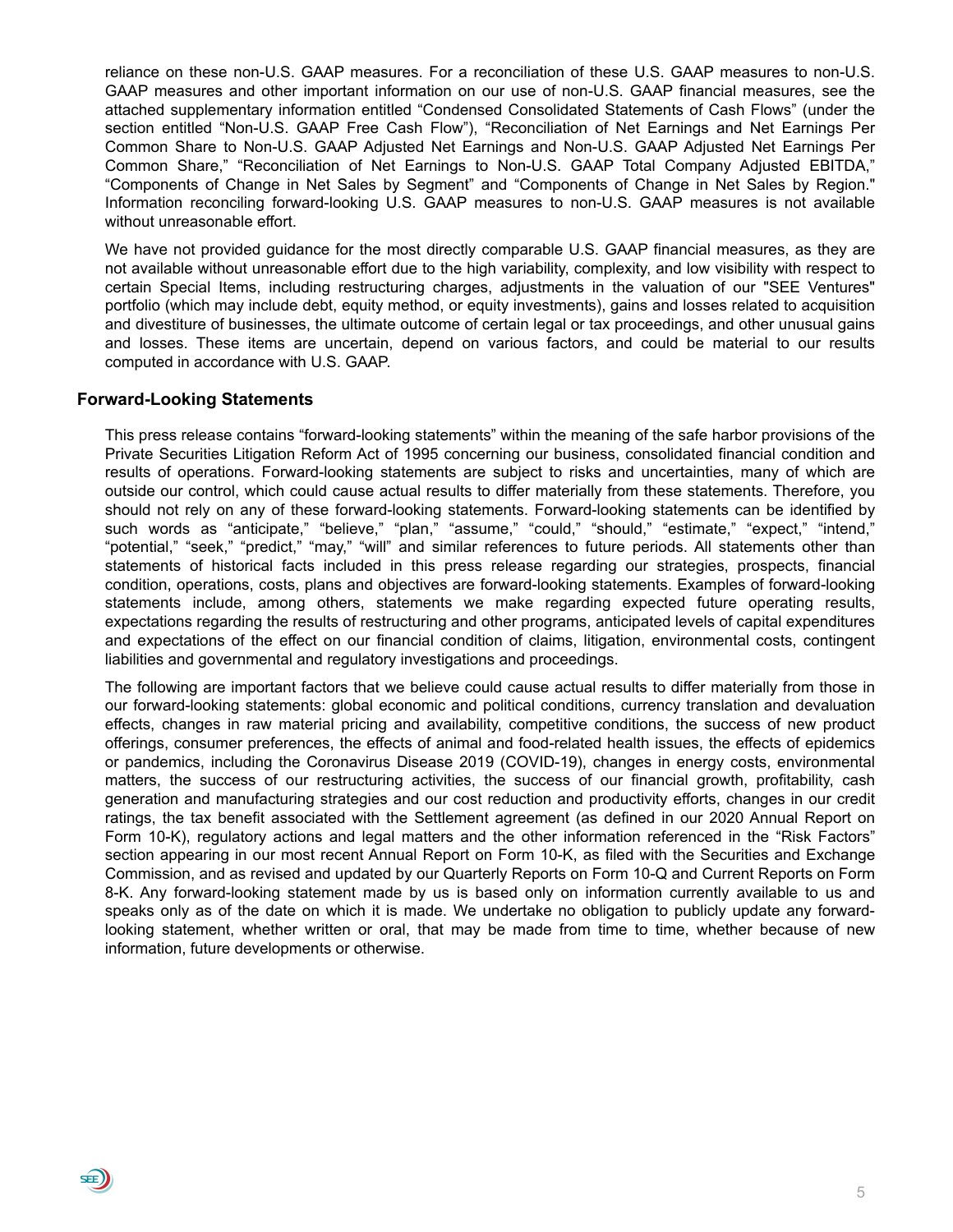# **Company Contacts**

# **Investor Relations**

Lori Chaitman lori.chaitman@sealedair.com 516.458.4455

# **Media**

Christina Griffin christina.griffin@sealedair.com 704.430.5742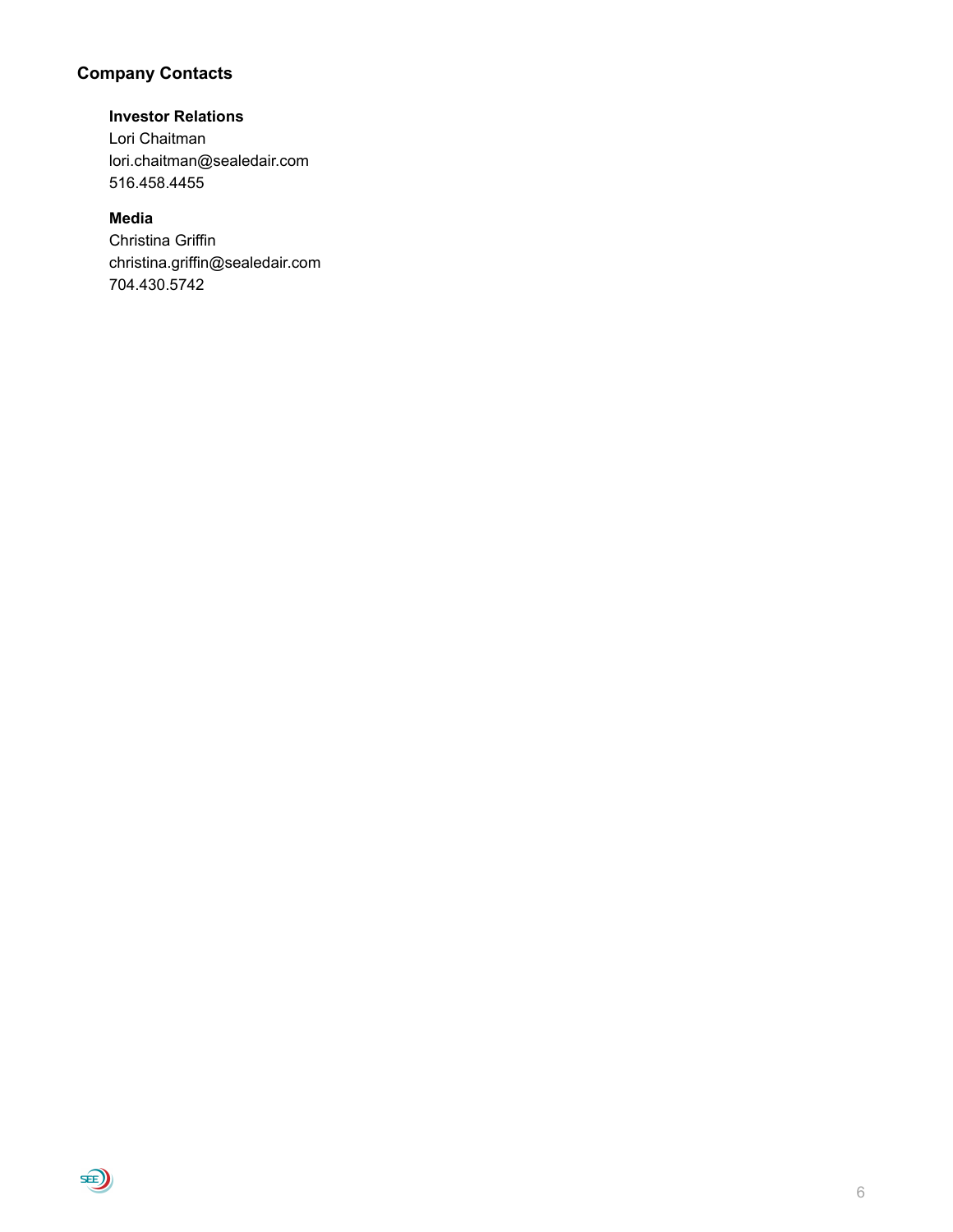The supplementary information included in this press release for 2021 is preliminary and subject to change prior to the filing of our upcoming Annual Report on Form 10-K with the Securities and Exchange Commission.

#### **Sealed Air Corporation Condensed Consolidated Statements of Operations (Unaudited)**

|                                                              |    | <b>Three Months Ended</b><br>December 31, |      |         | <b>Year Ended</b><br>December 31, |         |    |         |  |  |
|--------------------------------------------------------------|----|-------------------------------------------|------|---------|-----------------------------------|---------|----|---------|--|--|
| (In USD millions, except per share data)                     |    | 2021                                      |      | 2020    |                                   | 2021    |    | 2020    |  |  |
| Net sales                                                    | \$ | 1,531.5                                   | \$   | 1,340.9 | \$                                | 5,533.8 | \$ | 4,903.2 |  |  |
| Cost of sales                                                |    | 1,056.1                                   |      | 916.5   |                                   | 3,852.9 |    | 3,293.9 |  |  |
| Gross profit                                                 |    | 475.4                                     |      | 424.4   |                                   | 1,680.9 |    | 1,609.3 |  |  |
| Selling, general and administrative expenses                 |    | 204.6                                     |      | 194.4   |                                   | 772.4   |    | 773.7   |  |  |
| Gain (Loss) on sale of businesses and property and equipment |    | 49.1                                      |      | (0.4)   |                                   | 45.7    |    | 1.0     |  |  |
| Amortization expense of intangible assets                    |    | 9.7                                       |      | 9.5     |                                   | 38.8    |    | 37.5    |  |  |
| Restructuring charges                                        |    | 10.0                                      |      | (0.7)   |                                   | 14.5    |    | 11.0    |  |  |
| Operating profit                                             |    | 300.2                                     |      | 220.8   |                                   | 900.9   |    | 788.1   |  |  |
| Interest expense, net                                        |    | (40.2)                                    |      | (43.7)  |                                   | (167.8) |    | (174.4) |  |  |
| Other (expense) income, net                                  |    | (13.0)                                    |      | 7.8     |                                   | (16.9)  |    | 12.5    |  |  |
| Earnings before income tax provision                         |    | 247.0                                     |      | 184.9   |                                   | 716.2   |    | 626.2   |  |  |
| Income tax provision                                         |    | 78.0                                      |      | 47.4    |                                   | 225.0   |    | 142.1   |  |  |
| Net earnings from continuing operations                      |    | 169.0                                     |      | 137.5   |                                   | 491.2   |    | 484.1   |  |  |
| Gain on sale of discontinued operations, net of tax          |    | 11.9                                      |      | 4.7     |                                   | 15.6    |    | 18.8    |  |  |
| Net earnings                                                 | S. | 180.9                                     | \$   | 142.2   | \$                                | 506.8   | \$ | 502.9   |  |  |
| Basic:                                                       |    |                                           |      |         |                                   |         |    |         |  |  |
| Continuing operations                                        | \$ | 1.14                                      | \$   | 0.89    | \$                                | 3.26    | \$ | 3.12    |  |  |
| Discontinued operations                                      |    | 0.08                                      |      | 0.03    |                                   | 0.10    |    | 0.12    |  |  |
| Net earnings per common share - basic                        | \$ | 1.22                                      | - \$ | 0.92    | \$                                | 3.36    | \$ | 3.24    |  |  |
| Diluted:                                                     |    |                                           |      |         |                                   |         |    |         |  |  |
| Continuing operations                                        | \$ | 1.12                                      | \$   | 0.88    | \$                                | 3.22    | \$ | 3.10    |  |  |
| Discontinued operations                                      |    | 0.08                                      |      | 0.03    |                                   | 0.10    |    | 0.12    |  |  |
| Net earnings per common share - diluted                      | \$ | 1.20                                      | \$   | 0.91    | \$                                | 3.32    | \$ | 3.22    |  |  |
| Weighted average number of common shares outstanding:        |    |                                           |      |         |                                   |         |    |         |  |  |
| <b>Basic</b>                                                 |    | 148.3                                     |      | 155.0   |                                   | 150.9   |    | 155.2   |  |  |
| <b>Diluted</b>                                               |    | 150.3                                     |      | 156.0   |                                   | 152.4   |    | 156.0   |  |  |

**SEE**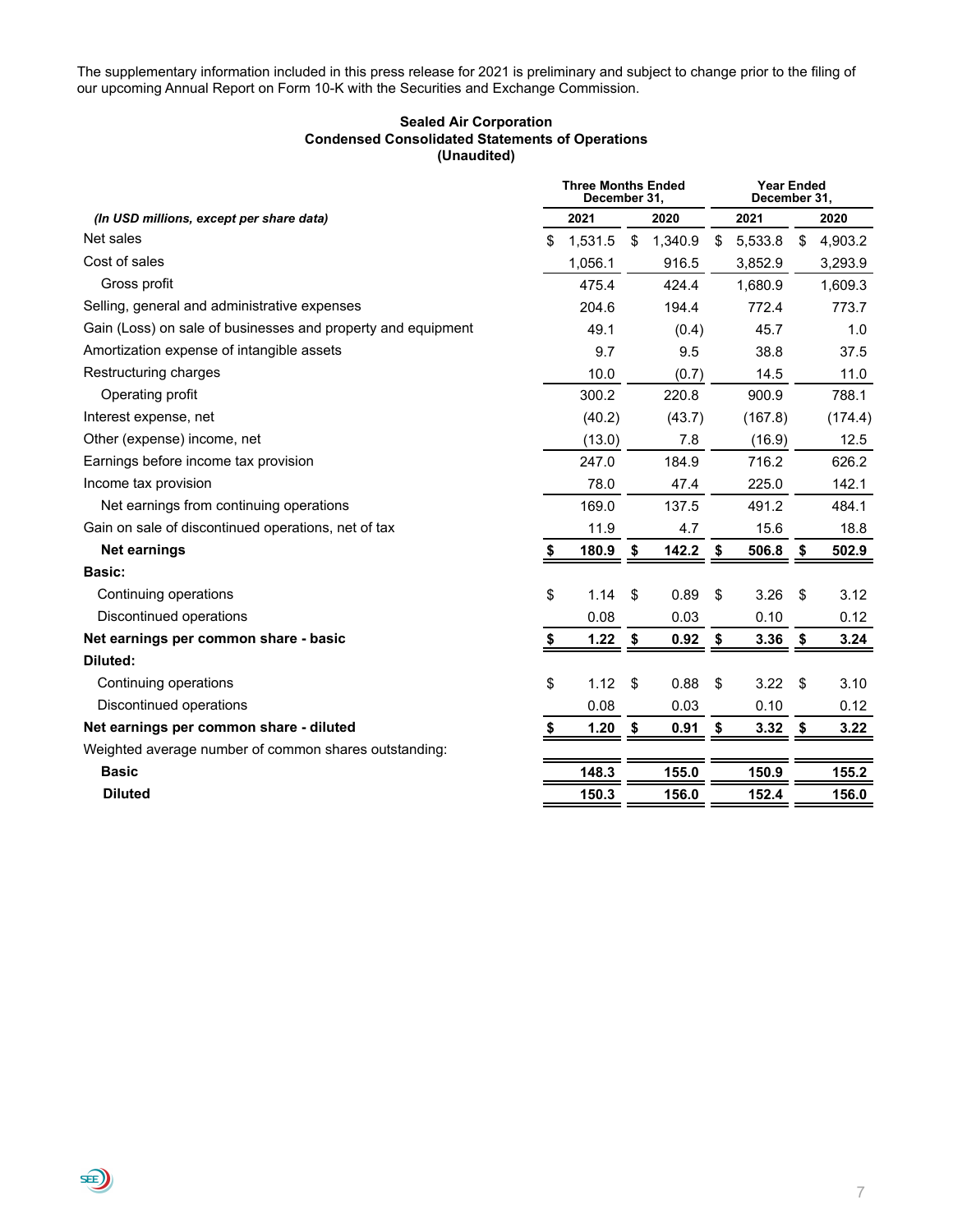#### **Sealed Air Corporation Condensed Consolidated Balance Sheets (Unaudited)**

| (In USD millions)                                           | December 31, 2021 December 31, 2020 |      |           |
|-------------------------------------------------------------|-------------------------------------|------|-----------|
| <b>ASSETS</b>                                               |                                     |      |           |
| Current assets:                                             |                                     |      |           |
| Cash and cash equivalents                                   | \$<br>561.0                         | \$   | 548.7     |
| Trade receivables, net                                      | 620.3                               |      | 541.0     |
| Income tax receivables                                      | 28.8                                |      | 71.2      |
| Other receivables                                           | 83.7                                |      | 69.5      |
| Inventories, net                                            | 725.7                               |      | 596.7     |
| Current assets held for sale                                |                                     |      | 0.3       |
| Prepaid expenses and other current assets                   | 50.1                                |      | 54.1      |
| Total current assets                                        | 2,069.6                             |      | 1,881.5   |
| Property and equipment, net                                 | 1,232.0                             |      | 1,189.7   |
| Goodwill                                                    | 2,189.4                             |      | 2,222.6   |
| Identifiable Intangible assets, net                         | 152.6                               |      | 171.0     |
| Deferred taxes                                              | 138.4                               |      | 187.1     |
| Non-current assets held for sale                            | 1.5                                 |      |           |
| Operating lease right-of-use-assets                         | 63.8                                |      | 76.1      |
| Other non-current assets                                    | 382.0                               |      | 355.8     |
| <b>Total assets</b>                                         | \$<br>6,229.3                       | \$   | 6,083.8   |
| <b>LIABILITIES AND STOCKHOLDERS' EQUITY</b>                 |                                     |      |           |
| <b>Current liabilities:</b>                                 |                                     |      |           |
| Short-term borrowings                                       | \$<br>1.3                           | \$   | 7.2       |
| Current portion of long-term debt                           | 487.2                               |      | 22.3      |
| Current portion of operating lease liabilities              | 21.2                                |      | 24.3      |
| Accounts payable                                            | 959.9                               |      | 754.2     |
| Accrued restructuring costs                                 | 10.2                                |      | 12.2      |
| Income tax payable                                          | 22.7                                |      | 19.9      |
| Other current liabilities                                   | 504.8                               |      | 527.3     |
| <b>Total current liabilities</b>                            | 2,007.3                             |      | 1,367.4   |
| Long-term debt, less current portion                        | 3,219.6                             |      | 3,731.4   |
| Long-term operating lease liabilities, less current portion | 44.5                                |      | 53.2      |
| Deferred taxes                                              | 46.7                                |      | 31.0      |
| Non-current liabilities held for sale                       | 0.9                                 |      |           |
| Other non-current liabilities                               | 661.6                               |      | 728.3     |
| Total liabilities                                           | 5,980.6                             |      | 5,911.3   |
| Stockholders' equity:                                       |                                     |      |           |
| Preferred stock                                             |                                     |      |           |
| Common stock                                                | 23.2                                |      | 23.2      |
| Additional paid-in capital                                  | 2,123.4                             |      | 2,093.0   |
| Retained earnings                                           | 2,790.7                             |      | 2,400.7   |
| Common stock in treasury                                    | (3,754.7)                           |      | (3,380.9) |
| Accumulated other comprehensive loss, net of taxes          | (933.9)                             |      | (963.5)   |
| Total stockholders' equity                                  | 248.7                               |      | 172.5     |
| Total liabilities and stockholders' equity                  | \$<br>6,229.3                       | - \$ | 6,083.8   |

**SED**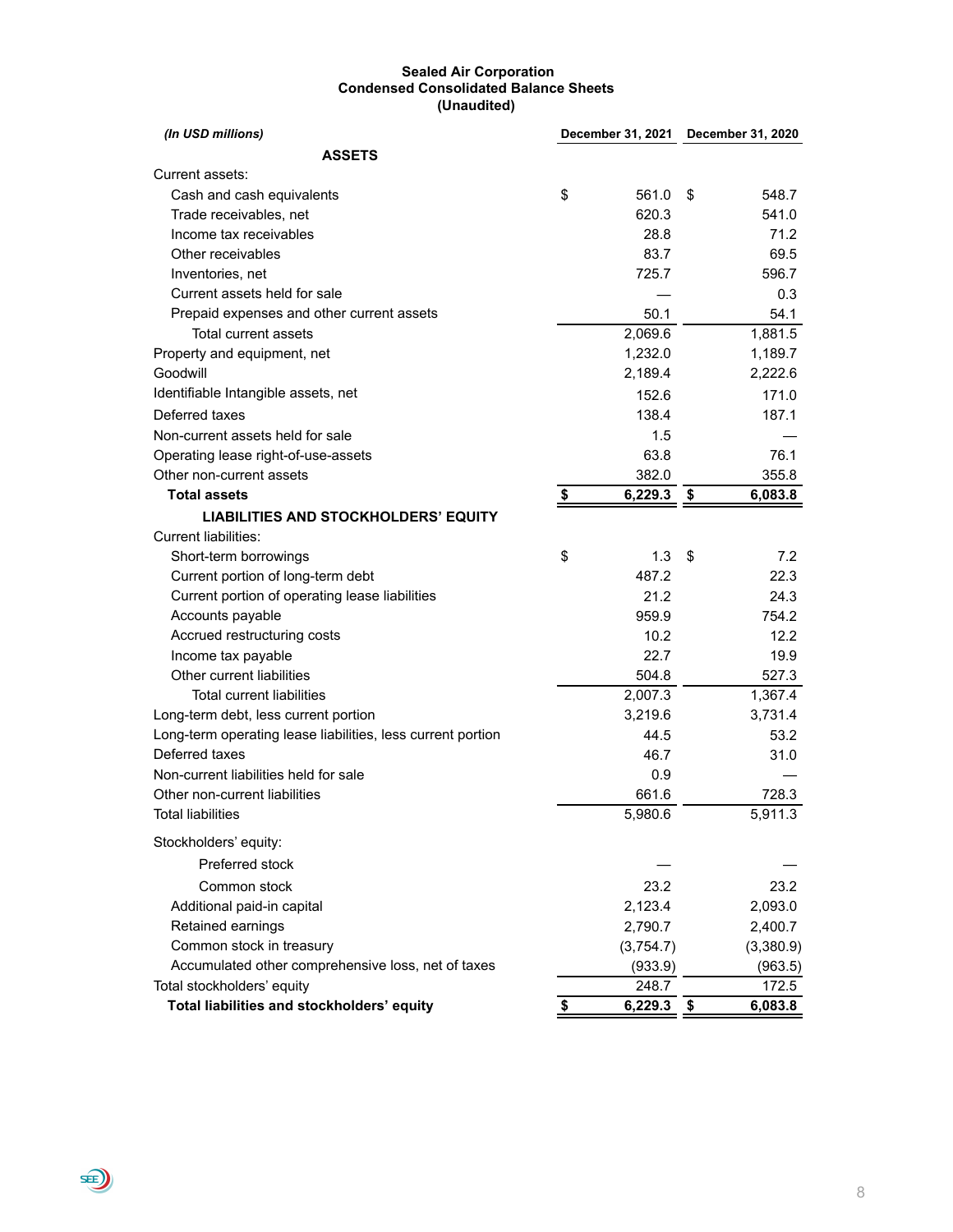#### **Calculation of Net Debt (Unaudited)**

| (In USD millions)                    |    | December 31, 2021 | <b>December 31, 2020</b> |
|--------------------------------------|----|-------------------|--------------------------|
| Short-term borrowings                | æ. | 1.3               |                          |
| Current portion of long-term debt    |    | 487.2             | 22.3                     |
| Long-term debt, less current portion |    | 3.219.6           | 3,731.4                  |
| Total debt                           |    | 3.708.1           | 3,760.9                  |
| Less: cash and cash equivalents      |    | (561.0)           | (548.7)                  |
| Non-U.S. GAAP Net debt               |    | 3,147.1           | 3,212.2                  |

 $\bigoplus$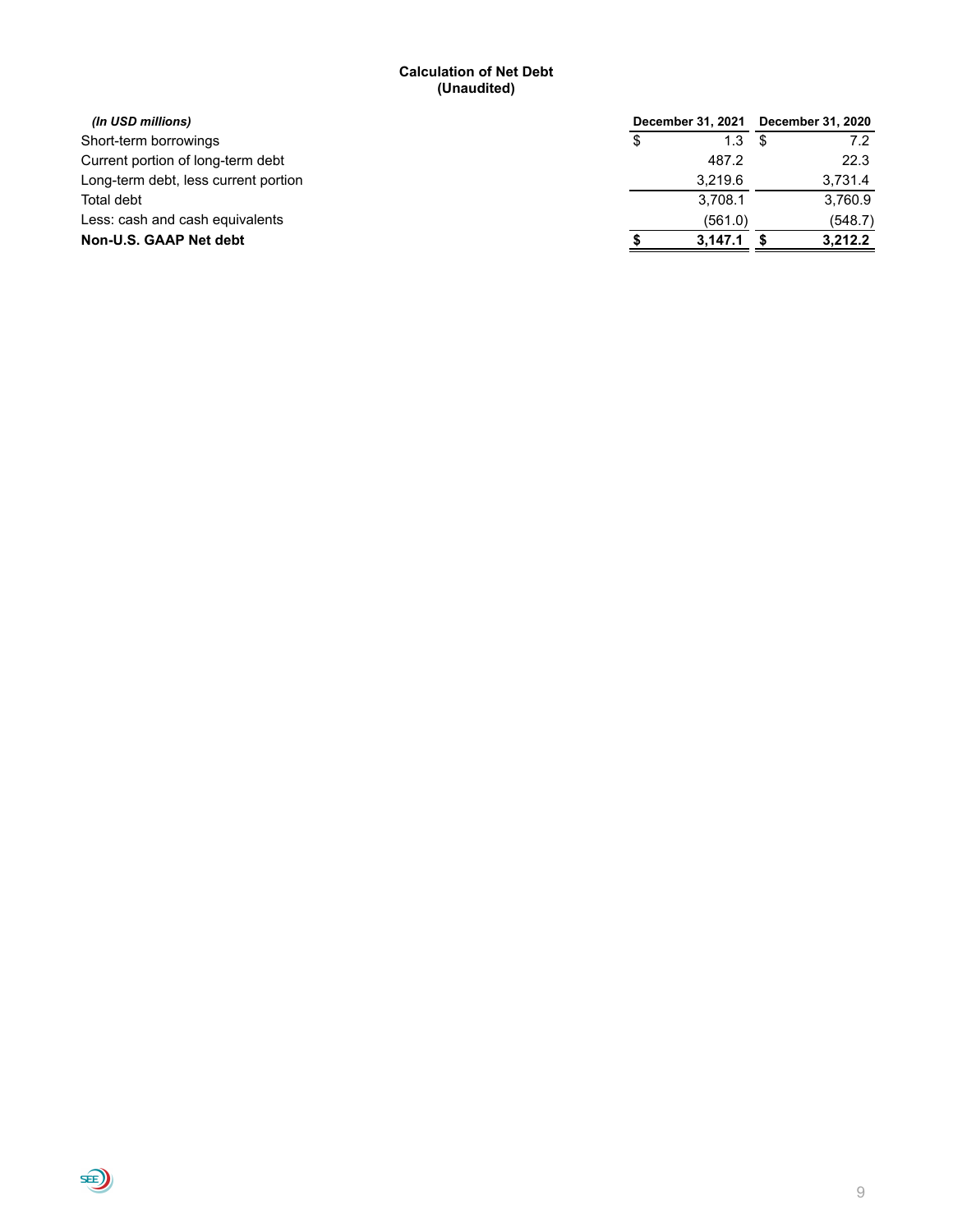#### **Sealed Air Corporation Condensed Consolidated Statements of Cash Flows (Unaudited)**

|                                                                                                   |                                      | Year Ended December 31, |                                      |         |
|---------------------------------------------------------------------------------------------------|--------------------------------------|-------------------------|--------------------------------------|---------|
| (In USD millions)                                                                                 |                                      | 2021                    |                                      | 2020    |
| Net earnings                                                                                      | \$                                   | $506.8$ \$              |                                      | 502.9   |
| Adjustments to reconcile net earnings to net cash provided by operating activities <sup>(1)</sup> |                                      | 271.3                   |                                      | 306.9   |
| Changes in operating assets and liabilities:                                                      |                                      |                         |                                      |         |
| Trade receivables, net                                                                            |                                      | (110.9)                 |                                      | 27.4    |
| Inventories                                                                                       |                                      | (165.7)                 |                                      | (25.2)  |
| Income tax receivable/payable                                                                     |                                      | 45.7                    |                                      | (31.3)  |
| Accounts payable                                                                                  |                                      | 206.1                   |                                      | 0.8     |
| Customer advance payments                                                                         |                                      | 15.1                    |                                      | 10.8    |
| Other assets and liabilities                                                                      |                                      | (58.7)                  |                                      | (55.3)  |
| Net cash provided by operating activities                                                         | $\overline{\boldsymbol{\mathsf{s}}}$ | $709.7$ \$              |                                      | 737.0   |
| Cash flows from investing activities:                                                             |                                      |                         |                                      |         |
| Capital expenditures                                                                              | \$                                   | $(213.1)$ \$            |                                      | (181.1) |
| Investment in marketable securities                                                               |                                      |                         |                                      | 13.9    |
| Proceeds related to sale of business and property and equipment, net <sup>(2)</sup>               |                                      | 89.4                    |                                      | 12.4    |
| Businesses acquired in purchase transactions, net of cash acquired                                |                                      | (0.1)                   |                                      | 1.2     |
| Payments related to debt, equity, and equity method investments                                   |                                      | (18.0)                  |                                      | (8.2)   |
| Settlement of foreign currency forward contracts                                                  |                                      | 8.4                     |                                      | 1.5     |
| Proceeds of corporate owned life insurance                                                        |                                      | 7.7                     |                                      |         |
| Other investing activities                                                                        |                                      |                         |                                      | 0.5     |
| Net cash used in investing activities                                                             | \$                                   | (125.7)                 | \$                                   | (159.8) |
| Cash flows from financing activities:                                                             |                                      |                         |                                      |         |
| Net payments of short-term borrowings                                                             | \$                                   | $(5.9)$ \$              |                                      | (99.0)  |
| Proceeds from long-term debt                                                                      |                                      | 601.5                   |                                      |         |
| Payments of long-term debt                                                                        |                                      | (610.4)                 |                                      | (5.6)   |
| Dividends paid on common stock                                                                    |                                      | (115.6)                 |                                      | (100.4) |
| Repurchases of common stock                                                                       |                                      | (403.1)                 |                                      | (33.0)  |
| Payments for debt extinguishment costs                                                            |                                      | (17.0)                  |                                      |         |
| Impact of tax withholding on share-based compensation                                             |                                      | (14.8)                  |                                      | (11.6)  |
| Principal payments related to financing leases                                                    |                                      | (10.5)                  |                                      | (11.6)  |
| Other financing activities                                                                        |                                      |                         |                                      | (0.5)   |
| Net cash used in financing activities                                                             |                                      | (575.8)                 | $\overline{\bullet}$                 | (261.7) |
| Effect of foreign currency exchange rate changes on cash and cash equivalents                     | $\frac{1}{3}$                        | 4.1                     | $\overline{\boldsymbol{\mathsf{s}}}$ | (29.2)  |
| Cash and cash equivalents                                                                         |                                      | 548.7                   |                                      | 262.4   |
| Restricted cash and cash equivalents                                                              |                                      |                         |                                      |         |
| Balance, beginning of period                                                                      | $\overline{\boldsymbol{\mathsf{s}}}$ | $\overline{548.7}$ \$   |                                      | 262.4   |
|                                                                                                   |                                      | 12.3                    |                                      | 286.3   |
| Net change during the period                                                                      |                                      | 561.0                   |                                      | 548.7   |
| Cash and cash equivalents                                                                         |                                      |                         |                                      |         |
| Restricted cash and cash equivalents                                                              |                                      |                         | \$                                   | 548.7   |
| <b>Balance, end of period</b>                                                                     | <u>\$</u>                            | 561.0                   |                                      |         |
| Non-U.S. GAAP Free Cash Flow:                                                                     |                                      |                         |                                      |         |
| Cash flow from operating activities                                                               | \$                                   | 709.7                   | \$                                   | 737.0   |
| Capital expenditures for property and equipment                                                   |                                      | (213.1)                 |                                      | (181.1) |
| <b>Free Cash Flow</b>                                                                             | \$                                   | 496.6                   | $\overline{\bullet}$                 | 555.9   |
|                                                                                                   |                                      |                         |                                      |         |
| Supplemental Cash Flow Information:                                                               |                                      |                         |                                      |         |
| Interest payments, net of amounts capitalized                                                     | \$                                   | 175.2                   | \$                                   | 187.7   |
| Income tax payments, net of cash refunds                                                          | $\overline{\$}$                      | 112.6                   |                                      | 102.0   |
| Restructuring payments including associated costs                                                 |                                      | 27.7                    |                                      | 73.7    |
| Non-cash items:                                                                                   |                                      |                         |                                      |         |
| Transfers of shares of our common stock from treasury for our profit-sharing plan                 |                                      |                         |                                      |         |
| contributions                                                                                     | $\hat{\mathcal{P}}$                  | 28.0                    | <u>\$</u>                            | 24.4    |

 $(1)$  2021 primarily consists of depreciation and amortization of \$186 million, share based compensation expense of \$44 million, increase in deferred taxes of \$37 million, profit sharing expense of \$22 million, loss on debt redemption and refinancing activities of \$19 million, partially offset by gain on sale of businesses / gain from discontinued operations of \$59 million. 2020 primarily consists of depreciation and amortization of \$174 million, share based compensation expense of \$42 million, profit sharing expense of \$28 million and \$82 million increase in deferred taxes, partially offset by gain on an equity investment of \$15 million. (2) Proceeds related to sale of business and property and equipment during the year ended December 31, 2021, primarily relate to the sale of the Reflectix

business during the fourth quarter 2021.

 $SE$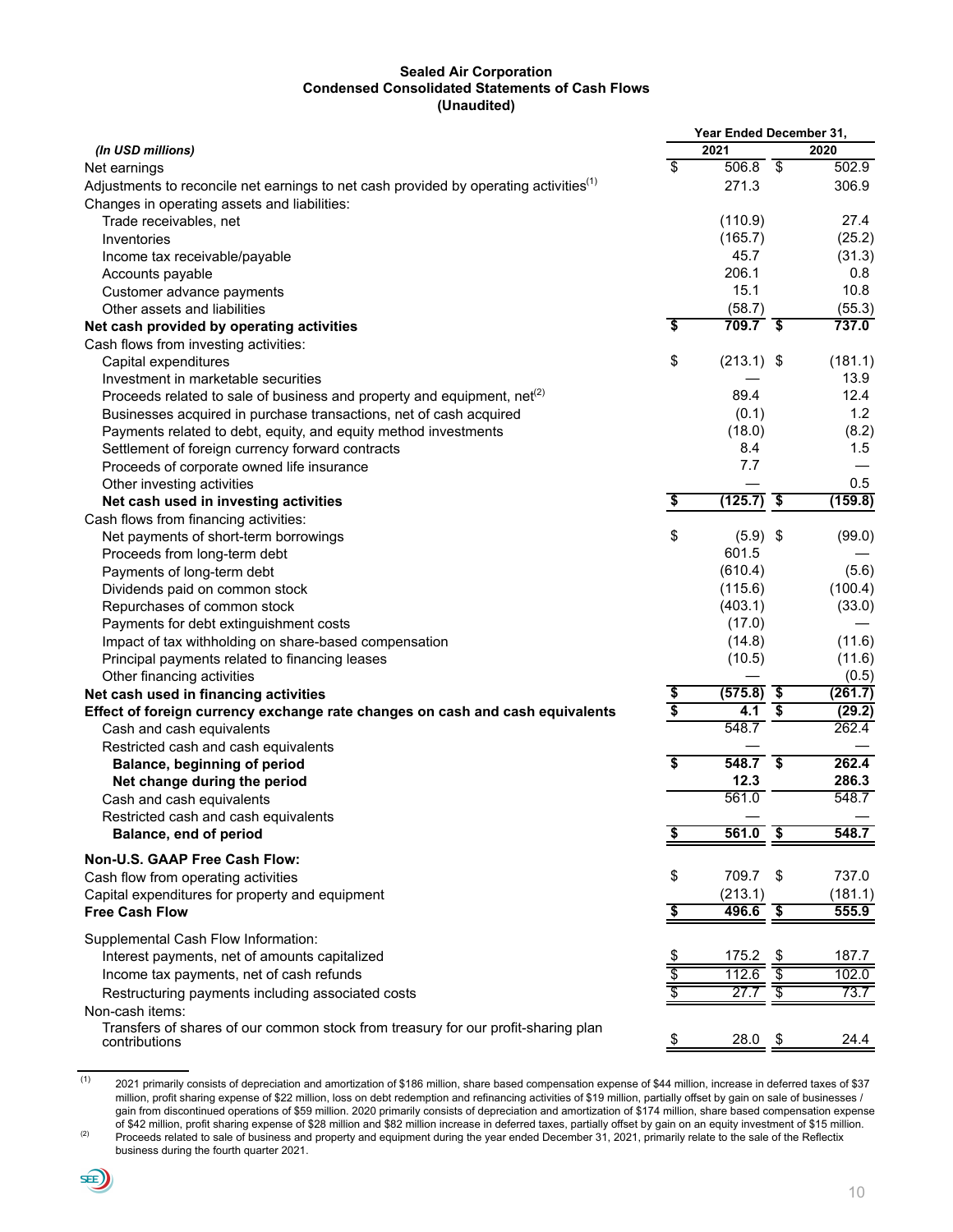#### **Sealed Air Corporation**

#### **Reconciliation of Net Earnings and Net Earnings Per Common Share to Non-U.S. GAAP Adjusted Net Earnings and Non-U.S. GAAP Adjusted Net Earnings Per Common Share (Unaudited)**

|                                                                                    |                               | December 31.                 | <b>Three Months Ended</b>     |                              |                                                             | December 31.                 | Year Ended                    |                              |
|------------------------------------------------------------------------------------|-------------------------------|------------------------------|-------------------------------|------------------------------|-------------------------------------------------------------|------------------------------|-------------------------------|------------------------------|
|                                                                                    | 2021                          |                              | 2020                          |                              | 2021                                                        |                              | 2020                          |                              |
| (In USD millions, except per share data)                                           | <b>Net</b><br><b>Earnings</b> | <b>Diluted</b><br><b>EPS</b> | <b>Net</b><br><b>Earnings</b> | <b>Diluted</b><br><b>EPS</b> | <b>Net</b><br><b>Earnings</b>                               | <b>Diluted</b><br><b>EPS</b> | <b>Net</b><br><b>Earnings</b> | <b>Diluted</b><br><b>EPS</b> |
| <b>U.S. GAAP net earnings and diluted</b><br><b>EPS from continuing operations</b> | \$169.0                       | \$1.12                       | \$137.5                       | \$0.88                       | \$491.2                                                     | \$ 3.22                      | \$484.1                       | \$3.10                       |
| Special Items <sup>(1)</sup>                                                       | (1.1)                         | (0.01)                       | 2.1                           | 0.01                         | 49.6                                                        | 0.33                         | 14.3                          | 0.09                         |
| Non-U.S. GAAP adjusted net earnings<br>and adjusted diluted EPS <sup>(2)</sup>     |                               |                              |                               |                              | \$167.9 \$1.12 \$139.6 \$0.89 \$540.8 \$3.55 \$498.4 \$3.19 |                              |                               |                              |
| Weighted average number of common<br>shares outstanding - Diluted                  |                               | 150.3                        |                               | 156.0                        |                                                             | 152.4                        |                               | 156.0                        |

 $\overline{c}$ <sup>(1)</sup> Special Items include items in the table below.<br> $\overline{c}$  Adjusted earnings per share for the three mont

**SEE** 

Adjusted earnings per share for the three months ended December 31, 2021 does not sum due to rounding.

|                                                                        | <b>Three Months Ended</b><br>December 31, |      |            |    | <b>Year Ended</b><br>December 31, |    |        |
|------------------------------------------------------------------------|-------------------------------------------|------|------------|----|-----------------------------------|----|--------|
| (In USD millions, except per share data)                               | 2021                                      |      | 2020       |    | 2021                              |    | 2020   |
| Special Items:                                                         |                                           |      |            |    |                                   |    |        |
| Restructuring charges                                                  | \$<br>10.0                                | - \$ | $(0.7)$ \$ |    | 14.5                              | \$ | 11.0   |
| Other restructuring associated costs                                   | 1.0                                       |      | 4.5        |    | 16.5                              |    | 19.5   |
| Foreign currency exchange loss due to highly inflationary<br>economies | 0.7                                       |      | 1.5        |    | 3.6                               |    | 4.7    |
| Loss on debt redemption and refinancing activities                     | 3.9                                       |      |            |    | 18.6                              |    |        |
| Increase in fair value of equity investment                            |                                           |      | (15.1)     |    | (6.6)                             |    | (15.1) |
| Impairment of debt investment                                          | 8.0                                       |      |            |    | 8.0                               |    |        |
| Charges related to acquisition and divestiture activity                | 0.7                                       |      | 2.0        |    | 2.6                               |    | 7.1    |
| Gain on sale of Reflectix                                              | (45.3)                                    |      |            |    | (45.3)                            |    |        |
| <b>Other Special Items</b>                                             | 1.6                                       |      | 2.5        |    | 3.5                               |    | 6.8    |
| <b>Pre-tax impact of Special Items</b>                                 | (19.4)                                    |      | (5.3)      |    | 15.4                              |    | 34.0   |
| Tax impact of Special Items and Tax Special Items                      | 18.3                                      |      | 7.4        |    | 34.2                              |    | (19.7) |
| <b>Net impact of Special Items</b>                                     | (1.1)                                     | \$   | 2.1        | S  | 49.6                              | S  | 14.3   |
| Weighted average number of common shares<br>outstanding - Diluted      | 150.3                                     |      | 156.0      |    | 152.4                             |    | 156.0  |
| Gain (Loss) per share impact from Special Items                        | 0.01                                      | \$   | (0.01)     | \$ | (0.33)                            | \$ | (0.09) |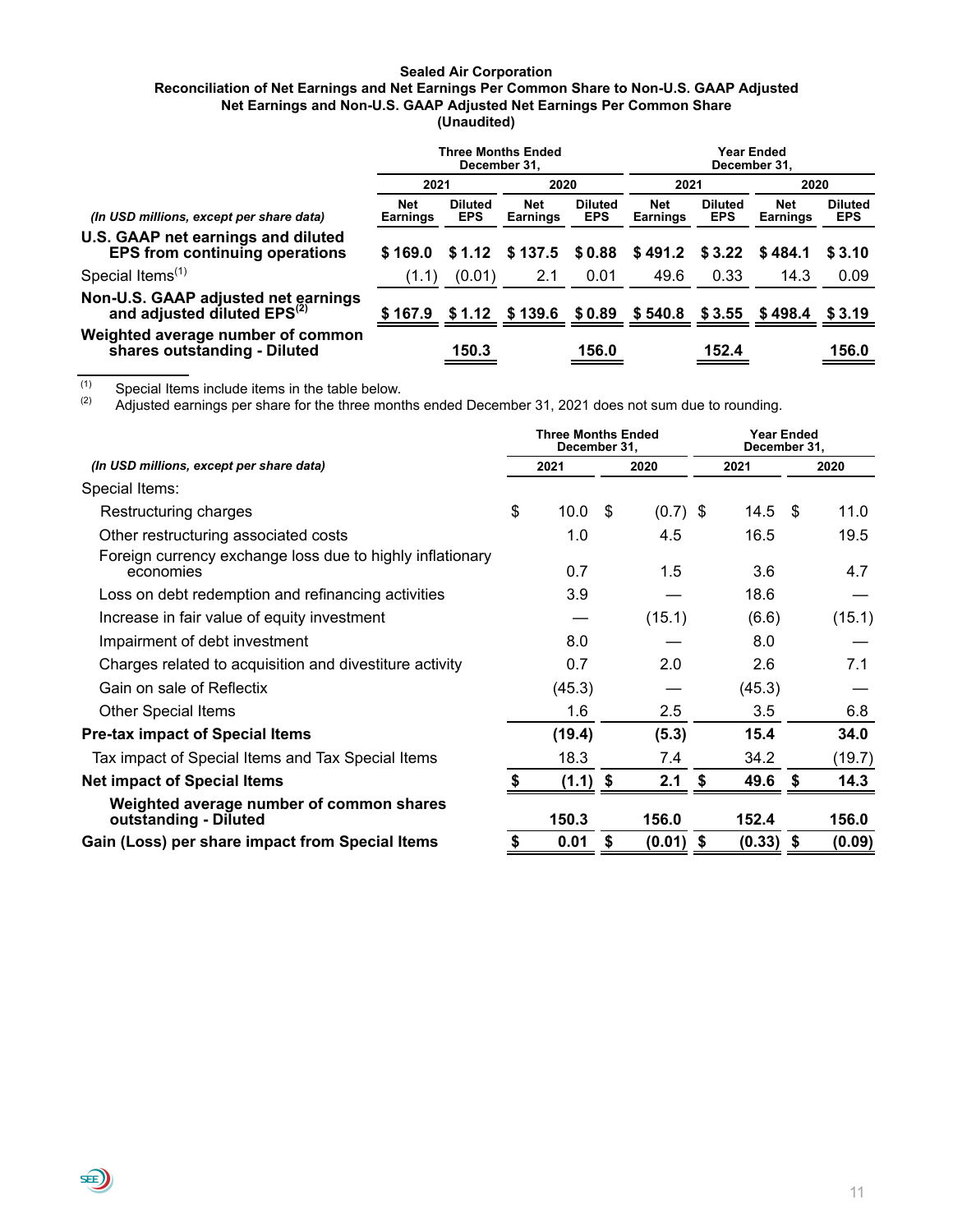The calculation of the non-U.S. GAAP Adjusted income tax rate is as follows:

**三)** 

|                                                                                           |    | <b>Three Months Ended</b><br>December 31, |    |        |   | December 31, | Year Ended |        |
|-------------------------------------------------------------------------------------------|----|-------------------------------------------|----|--------|---|--------------|------------|--------|
| (In USD millions)                                                                         |    | 2021                                      |    | 2020   |   | 2021         |            | 2020   |
| U.S. GAAP Earnings before income tax provision<br>from continuing operations              | S. | 247.0                                     | S  | 184.9  | S | 716.2        | S.         | 626.2  |
| Pre-tax impact of Special Items                                                           |    | (19.4)                                    |    | (5.3)  |   | 15.4         |            | 34.0   |
| Non-U.S. GAAP Adjusted Earnings before income<br>tax provision from continuing operations |    | 227.6                                     |    | 179.6  | S | 731.6        | S          | 660.2  |
| U.S. GAAP Income tax provision from continuing<br>operations                              | \$ | 78.0                                      | \$ | 47.4   | S | 225.0        | \$         | 142.1  |
| Tax Special Items <sup>(1)</sup>                                                          |    | (8.9)                                     |    | (5.9)  |   | (31.9)       |            | 12.1   |
| Tax impact of Special Items                                                               |    | (9.4)                                     |    | (1.5)  |   | (2.3)        |            | 7.6    |
| Non-U.S. GAAP Adjusted Income tax provision from<br>continuing operations                 |    | 59.7                                      | S  | 40.0   | S | 190.8        | S          | 161.8  |
| U.S. GAAP Effective income tax rate                                                       |    | 31.6 %                                    |    | 25.6 % |   | 31.4 %       |            | 22.7 % |
| Non-U.S. GAAP Adjusted income tax rate                                                    |    | 26.2 %                                    |    | 22.3%  |   | 26.1%        |            | 24.5 % |

 $(1)$  For the year ended December 31, 2021, Tax Special Items consist primarily of expense items attributable to increases in uncertain tax positions and revaluation of deferred tax assets for foreign legislation changes. For the year ended December 31, 2020, Tax Special Items reflect net benefits from audit settlements and retroactive application of GILTI regulations released in 2020.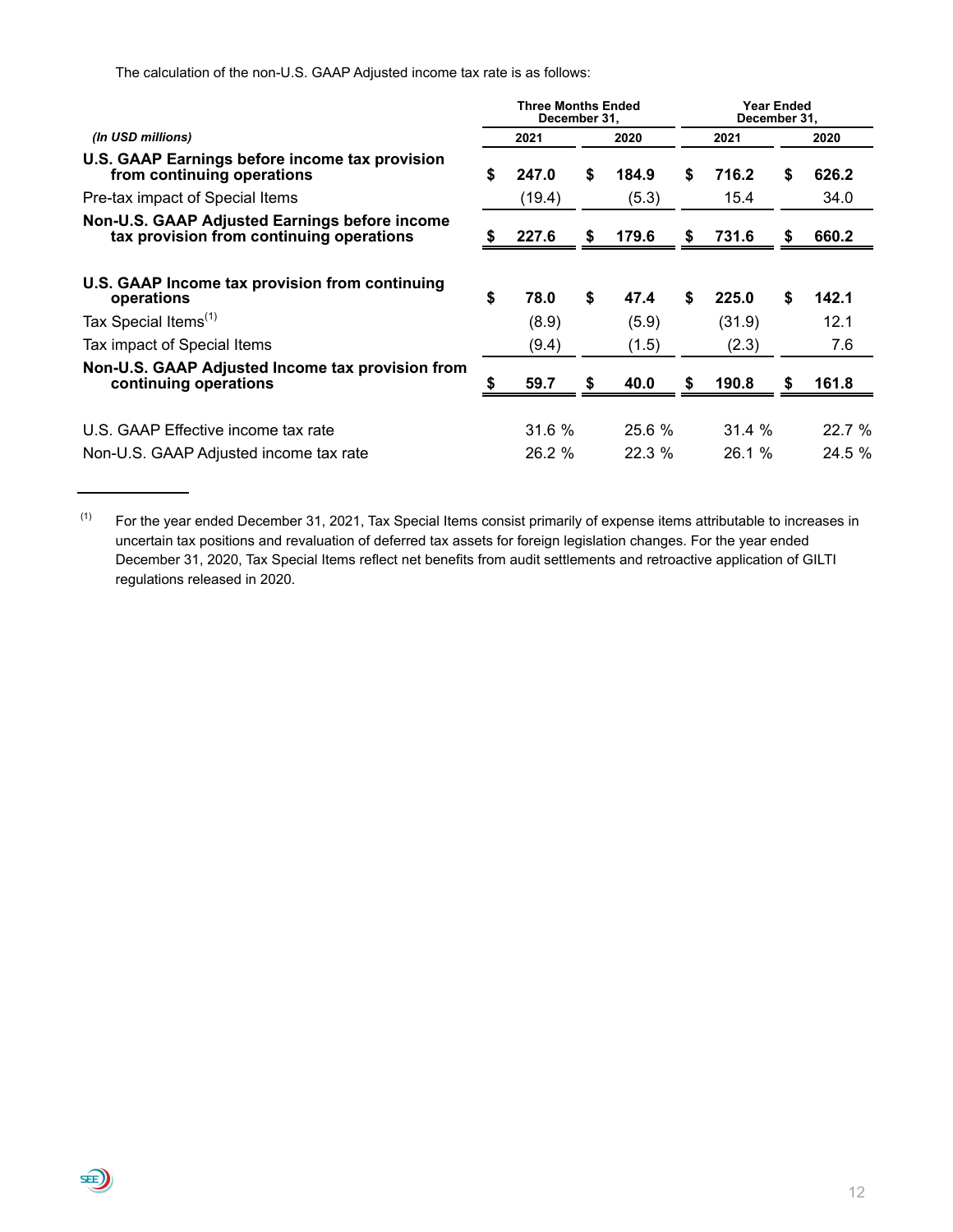#### **Sealed Air Corporation Components of Change in Net Sales by Segment (Unaudited)**

|                                                            | <b>Three Months Ended December 31.</b> |        |              |  |                      |             |  |         |           |  |  |  |
|------------------------------------------------------------|----------------------------------------|--------|--------------|--|----------------------|-------------|--|---------|-----------|--|--|--|
| (In USD millions)                                          |                                        | Food   |              |  | <b>Total Company</b> |             |  |         |           |  |  |  |
| 2020 Net Sales                                             | \$                                     | 757.4  | 56.5 % \$    |  | 583.5                | $43.5\%$ \$ |  | 1,340.9 | 100.0%    |  |  |  |
| Price                                                      |                                        | 82.8   | 11.0%        |  | 78.5                 | 13.4%       |  | 161.3   | 12.0%     |  |  |  |
| Volume <sup>(1)</sup>                                      |                                        | 47.2   | 6.2%         |  | 5.1                  | 0.9%        |  | 52.3    | 3.9%      |  |  |  |
| Total organic change (non-U.S. GAAP) <sup>(2)</sup>        |                                        | 130.0  | 17.2 %       |  | 83.6                 | 14.3 %      |  | 213.6   | 15.9 %    |  |  |  |
| <b>Divestiture</b>                                         |                                        |        | $-$ %        |  | (7.4)                | $(1.2)\%$   |  | (7.4)   | (0.5)%    |  |  |  |
| Total constant dollar change (non-U.S.GAAP) <sup>(2)</sup> |                                        | 130.0  | 17.2%        |  | 76.2                 | 13.1 %      |  | 206.2   | 15.4 %    |  |  |  |
| Foreign currency translation                               |                                        | (10.9) | (1.5)%       |  | (4.7)                | (0.8)%      |  | (15.6)  | $(1.2)\%$ |  |  |  |
| Total change (U.S. GAAP)                                   |                                        | 119.1  | 15.7 %       |  | 71.5                 | 12.3%       |  | 190.6   | 14.2 %    |  |  |  |
| 2021 Net Sales                                             |                                        | 876.5  | $57.2 \%$ \$ |  | 655.0                | 42.8 $%$ \$ |  | 1,531.5 | 100.0%    |  |  |  |

|                                                            | Year Ended December 31, |         |        |  |                             |         |    |                      |          |  |  |  |  |
|------------------------------------------------------------|-------------------------|---------|--------|--|-----------------------------|---------|----|----------------------|----------|--|--|--|--|
| (In USD millions)                                          |                         | Food    |        |  | <b>Protective</b>           |         |    | <b>Total Company</b> |          |  |  |  |  |
| 2020 Net Sales                                             |                         | 2,825.5 |        |  | 57.6 % \$ 2,077.7 42.4 % \$ |         |    | 4,903.2              | 100.0%   |  |  |  |  |
| Price                                                      |                         | 141.9   | 5.0%   |  | 154.4                       | 7.5%    |    | 296.3                | 6.0%     |  |  |  |  |
| Volume $(1)$                                               |                         | 113.1   | 4.0 %  |  | 160.7                       | $7.7\%$ |    | 273.8                | 5.6 %    |  |  |  |  |
| Total organic change (non-U.S. GAAP) <sup>(2)</sup>        |                         | 255.0   | 9.0%   |  | 315.1                       | 15.2 %  |    | 570.1                | 11.6 %   |  |  |  |  |
| <b>Divestiture</b>                                         |                         |         | $-$ %  |  | (7.4)                       | (0.4)%  |    | (7.4)                | (0.1)%   |  |  |  |  |
| Total constant dollar change (non-U.S.GAAP) <sup>(2)</sup> |                         | 255.0   | 9.0%   |  | 307.7                       | 14.8 %  |    | 562.7                | 11.5 $%$ |  |  |  |  |
| Foreign currency translation                               |                         | 32.3    | 1.2%   |  | 35.6                        | 1.7 $%$ |    | 67.9                 | 1.4%     |  |  |  |  |
| Total change (U.S. GAAP)                                   |                         | 287.3   | 10.2 % |  | 343.3                       | 16.5 %  |    | 630.6                | 12.9 %   |  |  |  |  |
| 2021 Net Sales                                             |                         | 3,112.8 |        |  | 56.3 % \$ 2,421.0           | 43.7 %  | S. | 5,533.8              | 100.0%   |  |  |  |  |

 $(1)$  Our volume reported above includes the net impact of changes in unit volume as well as the period-to-period change in the mix of products sold.

SEE)

 $(2)$  Total organic change is a non-U.S. GAAP financial measure which excludes acquisitions within the first twelve months after acquisition, divestiture activity from the time of the sale, and the impact of foreign currency translation. Total constant dollar change is a non-U.S. GAAP financial measure which excludes the impact of foreign currency translation. Since we are a U.S. domiciled company, we translate our foreign currency denominated financial results into U.S. dollars. Due to changes in the value of foreign currencies relative to the U.S. dollar, translating our financial results from foreign currencies to U.S. dollars may result in a favorable or unfavorable impact. It is important that we take into account the effects of foreign currency translation when we view our results and plan our strategies. Nonetheless, we cannot control changes in foreign currency exchange rates. Consequently, when our management looks at our financial results to measure the core performance of our business, we exclude the impact of foreign currency translation by translating our current period results at prior period foreign currency exchange rates. We also may exclude the impact of foreign currency translation when making incentive compensation determinations. As a result, our management believes that these presentations are useful internally and may be useful to our investors.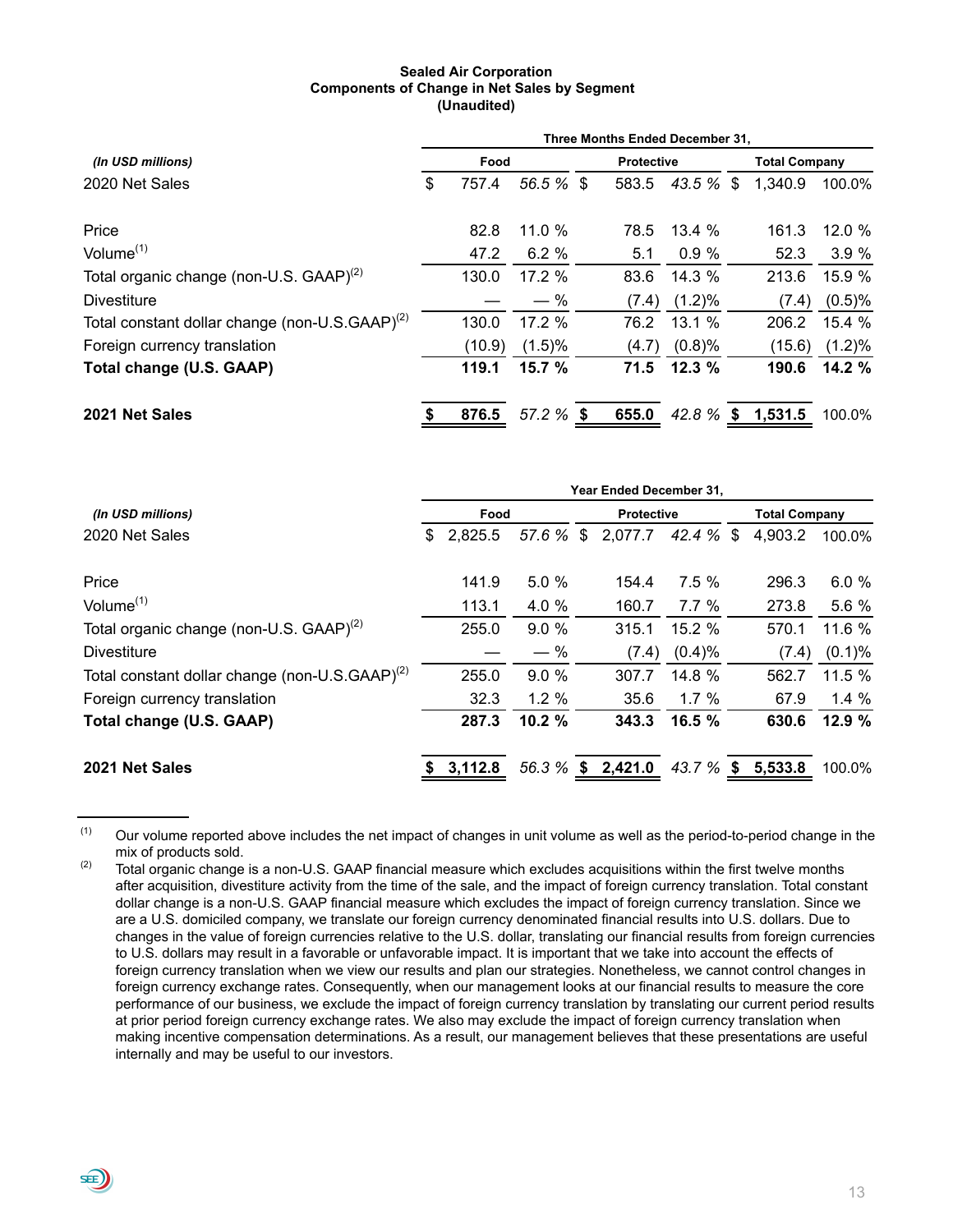#### **Sealed Air Corporation Components of Change in Net Sales by Region(1) (Unaudited)**

|                                                                   | Three Months Ended December 31, |                 |        |    |             |           |    |             |           |                  |           |  |  |
|-------------------------------------------------------------------|---------------------------------|-----------------|--------|----|-------------|-----------|----|-------------|-----------|------------------|-----------|--|--|
| (In USD millions)                                                 |                                 | <b>Americas</b> |        |    | <b>EMEA</b> |           |    | <b>APAC</b> |           | <b>Total</b>     |           |  |  |
| 2020 Net Sales                                                    | \$                              | 833.9           | 62.2 % | \$ | 290.5       | 21.7%     | \$ | 216.5       | 16.1 %    | \$1,340.9        | 100.0 %   |  |  |
| Price                                                             |                                 | 142.0           | 17.0 % |    | 13.7        | 4.7 %     |    | 5.6         | 2.6%      | 161.3            | 12.0 %    |  |  |
| Volume $(2)$                                                      |                                 | 23.8            | 2.9%   |    | 24.8        | 8.5%      |    | 3.7         | 1.7%      | 52.3             | 3.9%      |  |  |
| Total organic change (non-U.S.<br>GAAP) <sup>(3)</sup>            |                                 | 165.8           | 19.9%  |    | 38.5        | 13.2%     |    | 9.3         | $4.3\%$   | 213.6            | 15.9 %    |  |  |
| <b>Divestiture</b>                                                |                                 | (7.4)           | (0.9)% |    |             | $-$ %     |    |             | $-$ %     | (7.4)            | (0.5)%    |  |  |
| Total constant dollar<br>change (non-U.S. $GAAP$ ) <sup>(3)</sup> |                                 | 158.4           | 19.0 % |    | 38.5        | 13.2 %    |    | 9.3         | 4.3 %     | 206.2            | 15.4 %    |  |  |
| Foreign currency translation                                      |                                 | (5.3)           | (0.6)% |    | (7.7)       | $(2.6)\%$ |    | (2.6)       | $(1.2)\%$ | (15.6)           | $(1.2)\%$ |  |  |
| Total change (U.S. GAAP)                                          |                                 | 153.1           | 18.4 % |    | 30.8        | 10.6 %    |    | 6.7         | 3.1%      | 190.6            | 14.2 %    |  |  |
| 2021 Net Sales                                                    |                                 | 987.0           | 64.4 % | \$ | 321.3       | 21.0 %    | \$ | 223.2       |           | 14.6 % \$1,531.5 | 100.0 %   |  |  |

|                                                                   | Year Ended December 31, |        |                  |                                       |    |       |             |           |           |  |  |  |  |
|-------------------------------------------------------------------|-------------------------|--------|------------------|---------------------------------------|----|-------|-------------|-----------|-----------|--|--|--|--|
| (In USD millions)                                                 | <b>Americas</b>         |        |                  | <b>EMEA</b>                           |    |       | <b>APAC</b> | Total     |           |  |  |  |  |
| 2020 Net Sales                                                    | \$3,135.6               | 64.0 % | \$1,031.6        | 21.0 %                                | \$ | 736.0 | 15.0 %      | \$4,903.2 | 100.0 %   |  |  |  |  |
| Price                                                             | 262.4                   | 8.4%   | 26.7             | 2.6%                                  |    | 7.2   | 1.0%        | 296.3     | 6.0%      |  |  |  |  |
| Volume $(2)$                                                      | 139.9                   | 4.4 %  | 100.3            | 9.7%                                  |    | 33.6  | 4.5 %       | 273.8     | 5.6 %     |  |  |  |  |
| Total organic change (non-U.S.<br>$GA\bar{A}P$ <sup>(3)</sup>     | 402.3                   | 12.8 % | 127.0            | 12.3 %                                |    | 40.8  | 5.5%        | 570.1     | 11.6 %    |  |  |  |  |
| <b>Divestiture</b>                                                | (7.4)                   | (0.2)% |                  | $\%$<br>$\overbrace{\phantom{aaaaa}}$ |    |       | $-$ %       | (7.4)     | $(0.1)\%$ |  |  |  |  |
| Total constant dollar<br>change (non-U.S. $GAAP$ ) <sup>(3)</sup> | 394.9                   | 12.6%  | 127.0            | 12.3%                                 |    | 40.8  | 5.5%        | 562.7     | 11.5 %    |  |  |  |  |
| Foreign currency translation                                      | (8.2)                   | (0.3)% | 41.4             | 4.0 %                                 |    | 34.7  | 4.7 %       | 67.9      | 1.4%      |  |  |  |  |
| Total change (U.S. GAAP)                                          | 386.7                   | 12.3 % | 168.4            | 16.3 %                                |    | 75.5  | 10.2 %      | 630.6     | 12.9 %    |  |  |  |  |
| 2021 Net Sales                                                    | \$3,522.3               |        | 63.6 % \$1,200.0 | 21.7 %                                | \$ | 811.5 | 14.7 %      | \$5,533.8 | 100.0 %   |  |  |  |  |

 $(1)$  As of January 1, 2021, we consolidated the reporting of the North America and South America geographic regions, which are now collectively presented as Americas. No changes were made to EMEA or APAC. This change has no impact on our prior period consolidated results and is only the aggregation of the previously bifurcated continents.

 $(2)$  Our volume reported above includes the net impact of changes in unit volume as well as the period-to-period change in the mix of products sold.

 $(3)$  Total organic change is a non-U.S. GAAP financial measure which excludes acquisitions within the first twelve months after acquisition, divestiture activity from the time of the sale, and the impact of foreign currency translation. Total constant dollar change is a non-U.S. GAAP financial measure which excludes the impact of foreign currency translation. Since we are a U.S. domiciled company, we translate our foreign currency denominated financial results into U.S. dollars. Due to changes in the value of foreign currencies relative to the U.S. dollar, translating our financial results from foreign currencies to U.S. dollars may result in a favorable or unfavorable impact. It is important that we take into account the effects of foreign currency translation when we view our results and plan our strategies. Nonetheless, we cannot control changes in foreign currency exchange rates. Consequently, when our management looks at our financial results to measure the core performance of our business, we exclude the impact of foreign currency translation by translating our current period results at prior period foreign currency exchange rates. We also may exclude the impact of foreign currency translation when making incentive compensation determinations. As a result, our management believes that these presentations are useful internally and may be useful to our investors.

sée))